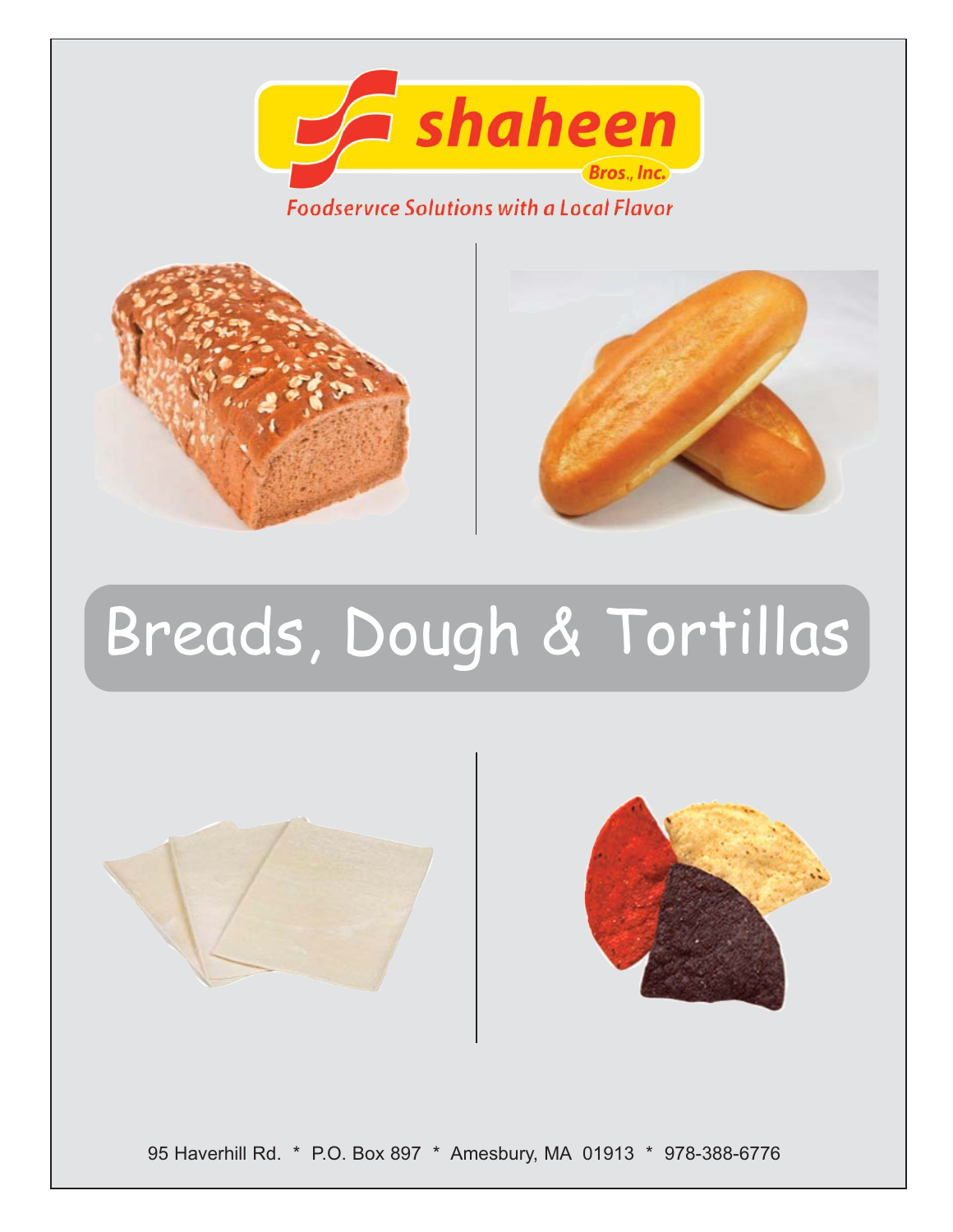





French Dinner Roll - *Traditional Bread* 62922 180/1.3 oz. Our French dinner roll with a crispy crust and a delicate interior, is a tasty addition to your meal. Perfect in a bread-basket.



Garlic Bread Sticks - *Traditional Bread* 62914 180/ 2 oz. Prepared with fresh roasted garlic, blended with extra virgin olive oil and topped on our signature breadstick, will surely entice and delight your customers. A great compliment for soups and pastas!



Pull-A-Part Roll - *Traditional Bread* 62926 240/ 1.5 oz. Our ORIGINAL home style roll made with care, hand scored and flour dusted. Extremely versatile as table bread or sliders. A real winner!



Italian Loaf Bread - *Traditional Bread* 63000 18/16 oz.



Assorted Dinner Rolls - *Traditional Bread* 62932 252/ 1.3 oz. Packaged: 72-ea / French, Wheat, Sourdough, Onion Dill. This assortment is a favorite for it satisfies everyone's taste buds and has such a multitude of uses.



5" Sandwich Round Roll - *Traditional Bread* 62938 1/60 ct.

A little bigger than our ever popular 4" round, this larger hamburger adds great taste to an upscale burger or sandwich. Light crust on the outside and great taste on the inside.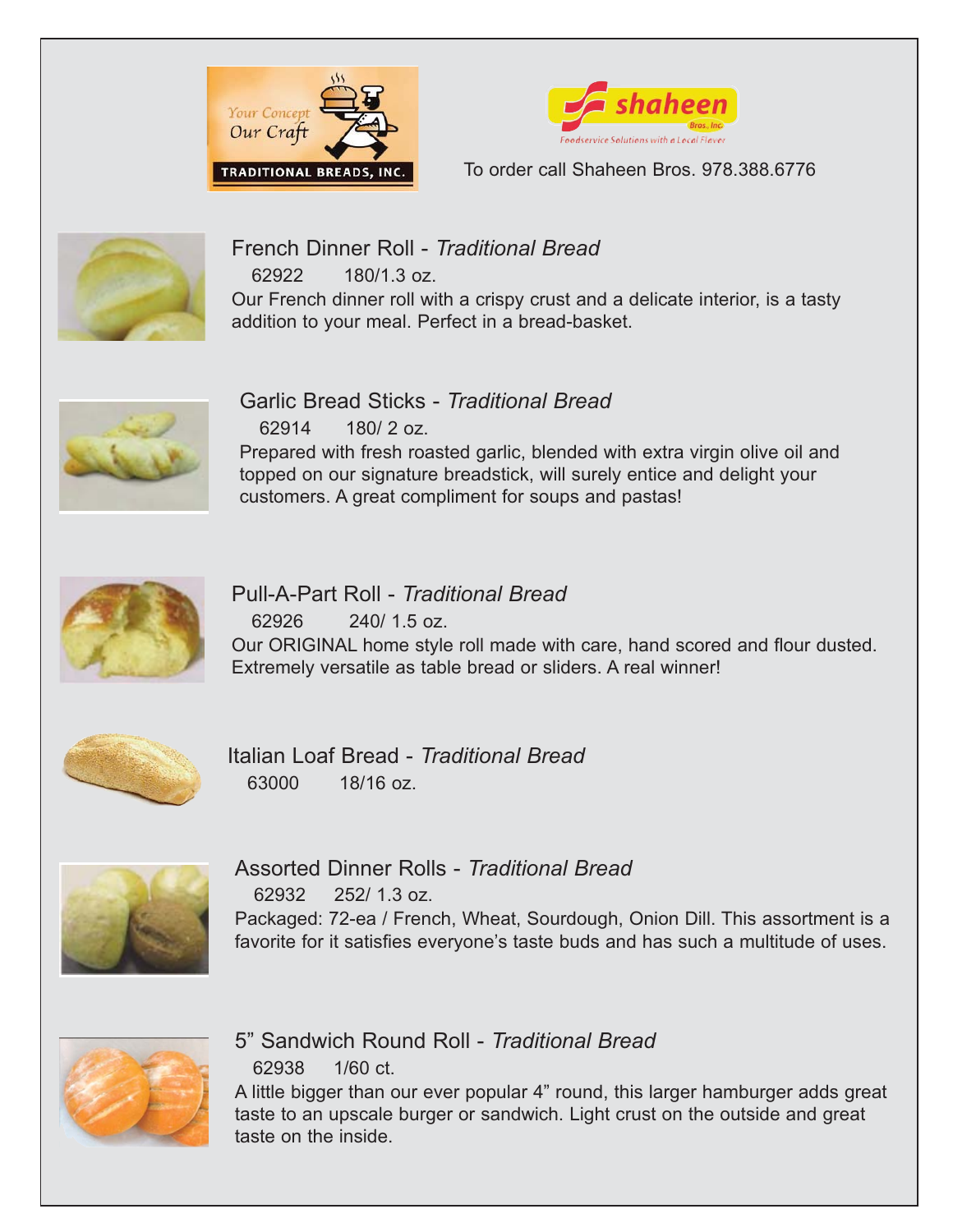





#### Boule Bread - *Traditional Bread*

 63036 16/16 oz. 63034 30/8 oz. An amazing little single-serving presentation for soups, stews, dips, and salad. Cut-off the top, scoop out the center, and just fill with tuna salad, thick beef stew or hearty chowder. The results will be mouth watering.



Sliced Brioche Roll - *Traditional Bread* 62992 84/2.75 oz.

A sweet dough made with butter and eggs creates a roll that results in a wow factor for any sandwich.



6" Lobster Brioche Roll - *Traditional Bread* 63010 108/2.4 oz.

A sweet dough made with butter and eggs creates a rollthat results in a wow factor for any sandwich.



3x7" Ciabatta Bread - *Traditional Bread*

63014 80/3.5 oz.

A smaller size to the quarter sheet, this makes a great upscale sandwich with its fermented taste and crusty outside.



French Parisian Bread - *Traditional Bread*

63016 20/16 oz.

This traditional French dough has golden crust and moist interior. Our widest and largest loaf, reminiscent of France. A perfect choice for garlic bread, sandwiches or table bread.



8" French Submarine Roll - *Traditional Bread* 62980 60/ 4 oz.

A great tasting French sandwich roll is a crowd favorite for deli sandwiches or table bread. Its light crusty outside and moist inside, makes it one of our most requested items.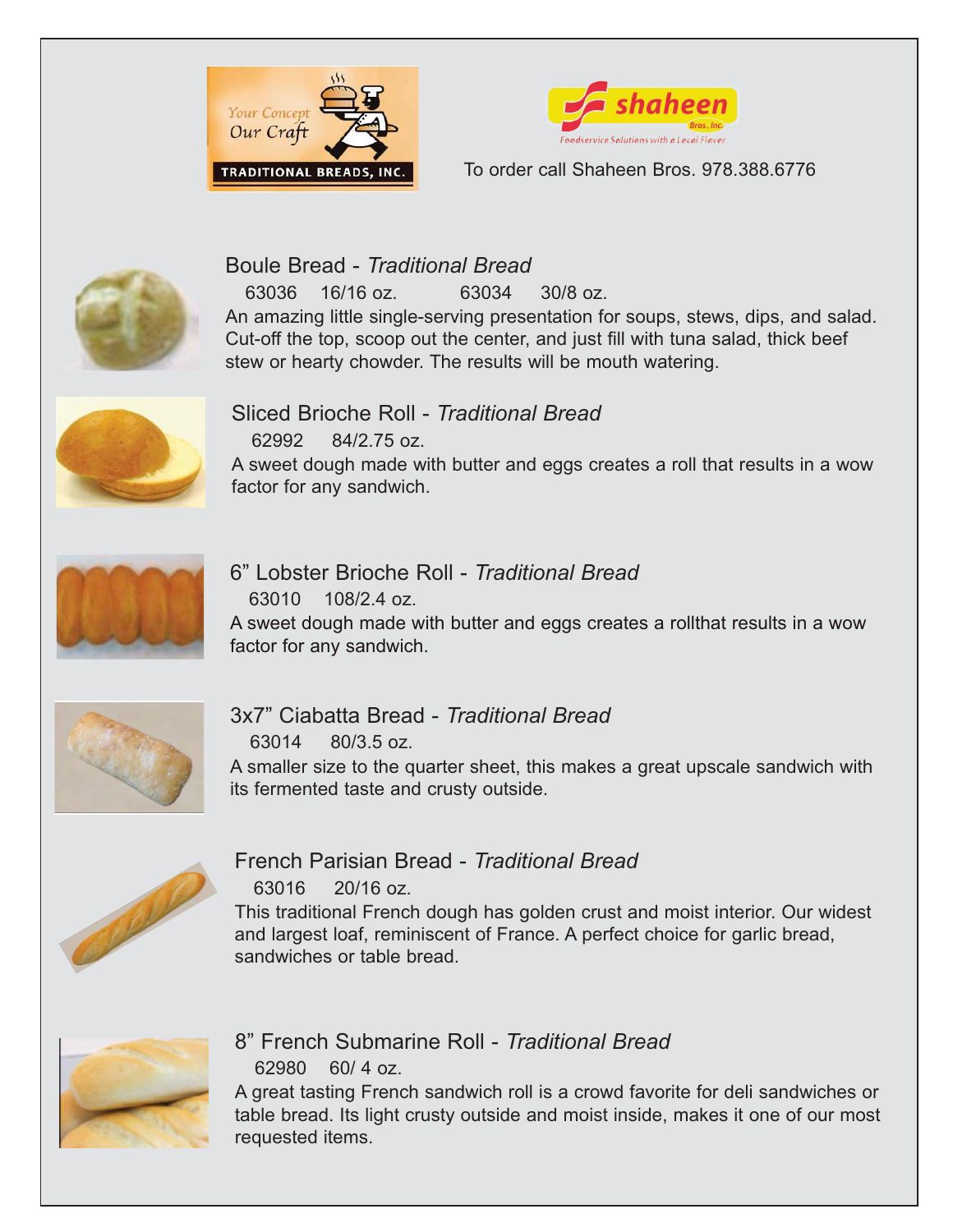



Piantedosi Baking Company, Inc. is a fourth generation family-owned bakery built on commitment to quality and service

#### Gourmet Burger Roll 62451 8/12 ct. C132

Texas Toast 1" 14 slices 62504 1/8 ct. C446

4" Potato Roll 62455 8/12 ct. 133

Gourmet Jr. Burger Roll 62449 10/12 ct. C130S

*Gourmet Rolls*



Gourmet Deli Potato Roll 62453 8/8 ct. C364

Deli Roll Sliced 62454 4/12 ct. C193

Sour Dough Bread sliced 63088 6/40 oz. C223

White Bread sliced 62508 8/32 oz. C212

## *Sliced Loaf Breads*

Marble Rye Bread sliced 62506 6/28 oz. C170

Wheat Bread sliced 62512 8/32 oz. C211



Cinnamon Raisin Bread sliced 62505 16/16 oz. C580

#### *Hearty Sliced Loaf Breads*

Hearty **Rye** Sliced Bread 62432 10/27 oz. C553

 62434 10/27 oz. C557 Hearty **Wheat** Sliced Bread 62436 10/27 oz. C558

Hearty **Multigrain** Sliced Bread

#### *Hearth Baked Submarine Rolls*

12" Submarine Roll 62456 8/6 ct. C95

6" Sliced Submarine Roll 62470 18/6 ct. C76S

Split Top Sub Roll 62474 72/6" C262



8" Submarine Roll 62464 12/6 ct. C73

10" Submarine Roll 62460 10/6 ct. C70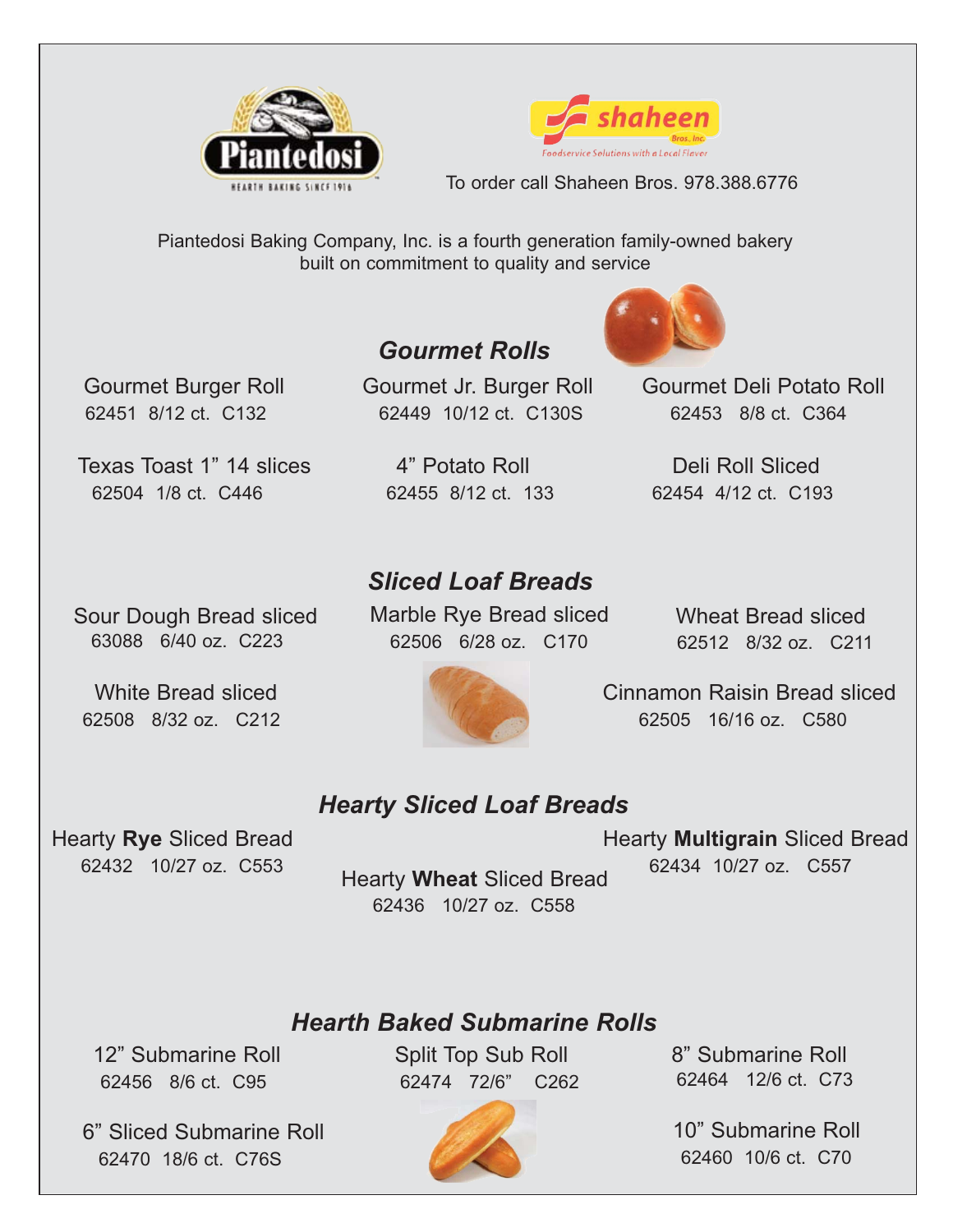



There is only one Piantedosi Baking Company... and we strive to "rise" above the rest!

#### *Hearth Baked French Bread*

1 oz. Soft Dinner Roll 62440 8/24 ct. C96

 63076 12/6 ct. C187 62448 8/12 ct. C287S 2.5 oz. 4.5" Bulky Roll

7.5" French Roll

### *Hamburger & Hot Dog Rolls*

No Seed Hamburger Roll 62469 8/12 ct. C331

Deluxe Hamburger Roll 62468 8/12 ct. C89

NE Hot Dog Roll 62482 6/16 ct. C448



### *Artisan Breads*

Artisan Roll 6x3 4 oz. 63060 2/24 ct. C1122



 Artisan Small Loaf 63062 1/12 ct. C1170

NE Lobster Brioche Roll 63058 12/6 ct. C1208



*Brioche Rolls*

4" Sandwich Brioche Roll 63070 8/6 ct. C419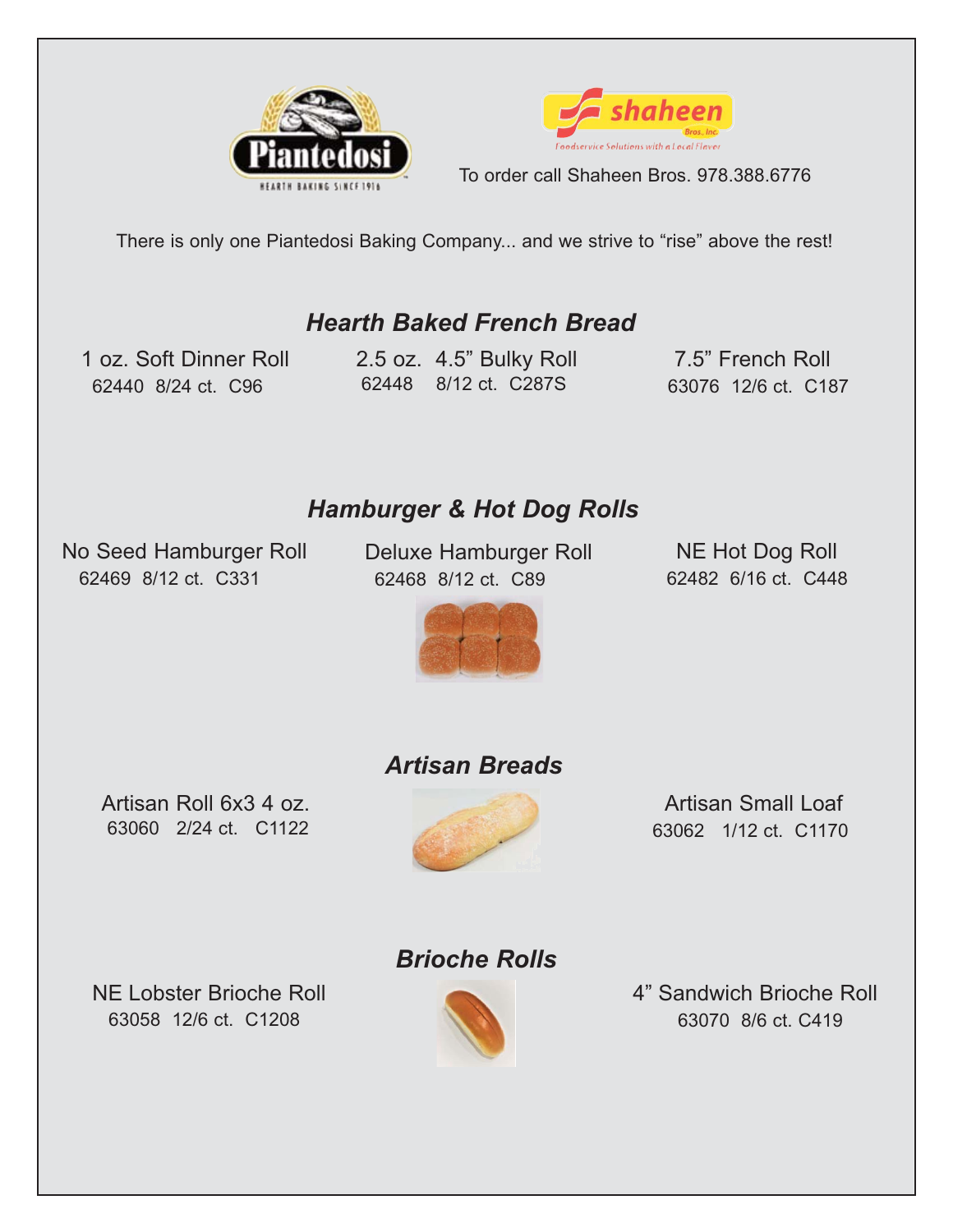

#### **TUSCAN BREADS**

Jessica's Tuscan's are uniquely shaped and sliced breads with a soft, slightly open crumb and chewy artisan crust. Every loaf takes over 24 hours to make from start to completion because the bread is allowed ample time to rest and ferment before being fired on stone or baked in a convection oven depending on its needs. Sliced Non-GMO

#### **Honey Sunflower Bread**

20600 9/20 oz. Our sunflower pane is loaded with sunflower seeds and is sweeter than our original tuscan pane thanks to a hint of honey!

#### **Tuscan 5 Seed Bread**

20598 9/20 oz. Deliciously soft and chewy, generously blended with millet, pumpkin, sunflower, flax and poppy seeds, accented with molasses and honey.

#### **Asiago Sandwich Square**

20574 1/54 ct.



**Tuscan White Bread** 20568 8/27 oz. Our secret blend of 100% all natural starters give our pane its chewy center and unique sourdough taste.

## **SWIRLS**

These pack a serious oowey gooey punch! Unique hand-rolled breads that gives more flavor and taste. 4.5 swirls per slice Hand-rolled Full size Raisins NON-GMO

#### **Cinnamon Raisin Pullman Bread**

20572 12/24 oz. Raisins, cinnamon and brown sugar swirled into our sweet dough. Great for french toast or on its own.



**French Toast Pullman Bread** 20578 12/24 oz. Jessica's blend of maple, cinnamon and brown sugar are the perfect ingredients to make the ultimate french toast.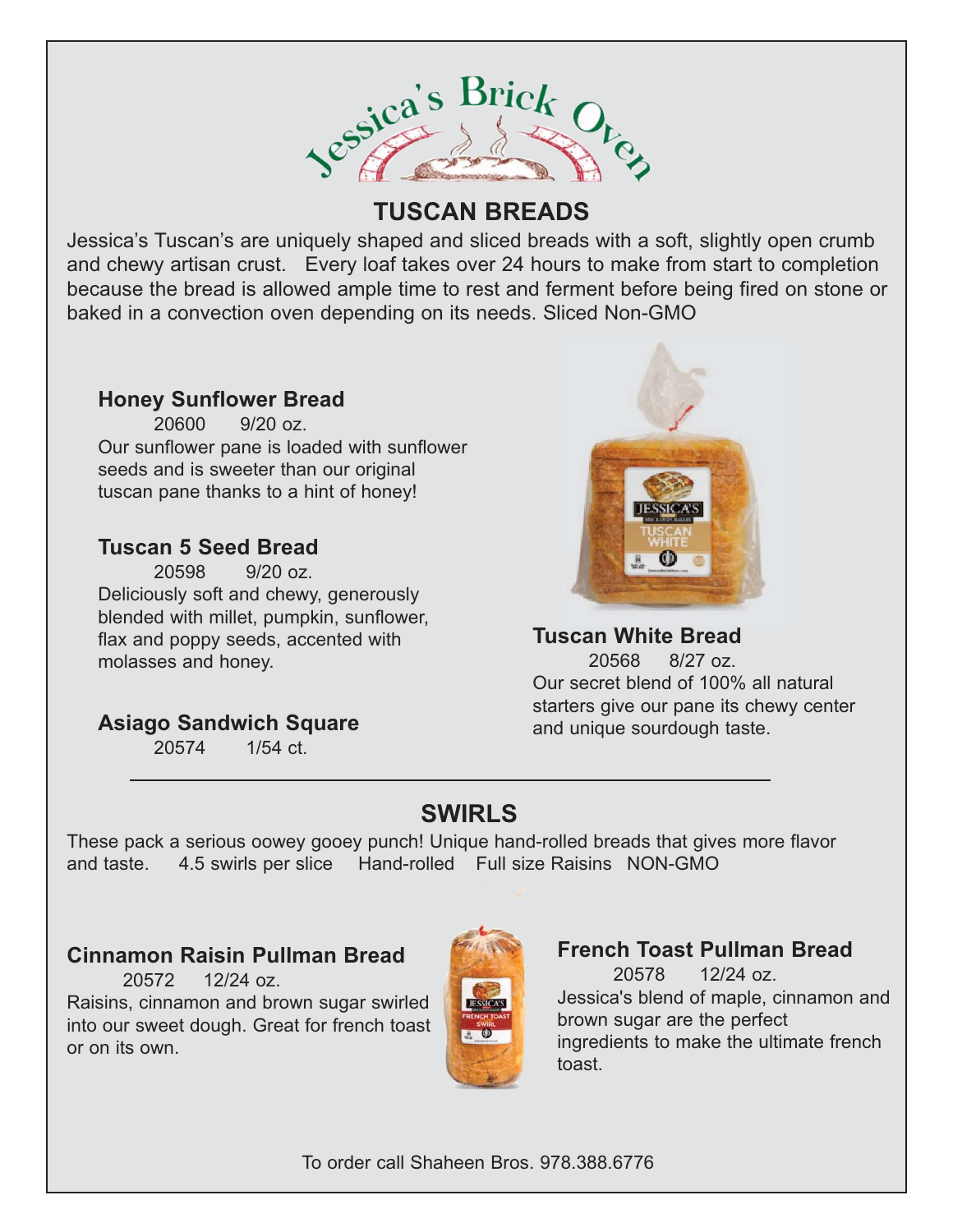

## **BRIOCHE**

Jessica's Specialty breads are hand-made and in a category of their own. Rich, soft brioche roll with a buttery flavor, great for that gourmet burger or the simplest of sandwiches.

**Sliced Brioche Sandwich Roll** 20562 8/6 ct.

**Brioche Lobster Roll** 20558 8/6 ct.



**Brioche Sliders** 20564 1/120 ct.

#### **Brioche Hot Dog Roll** 20566 1/64 ct.

### **PULLMAN**

Great for people looking for consistency in their bread. Jessica's Pullman bread are uniformly shaped, making it a great option for any deli sandwich or toast. All Pullmans start with our mother dough and other high quality ingredients that add a unique flavor and then sliced and bagged conveniently ready to make any of your favorite sandwiches. Uniform Perfect for kids Variety of flavors Non-GMO

#### **Sourdough Pullman Sliced Bread**

20570 6/37 oz.



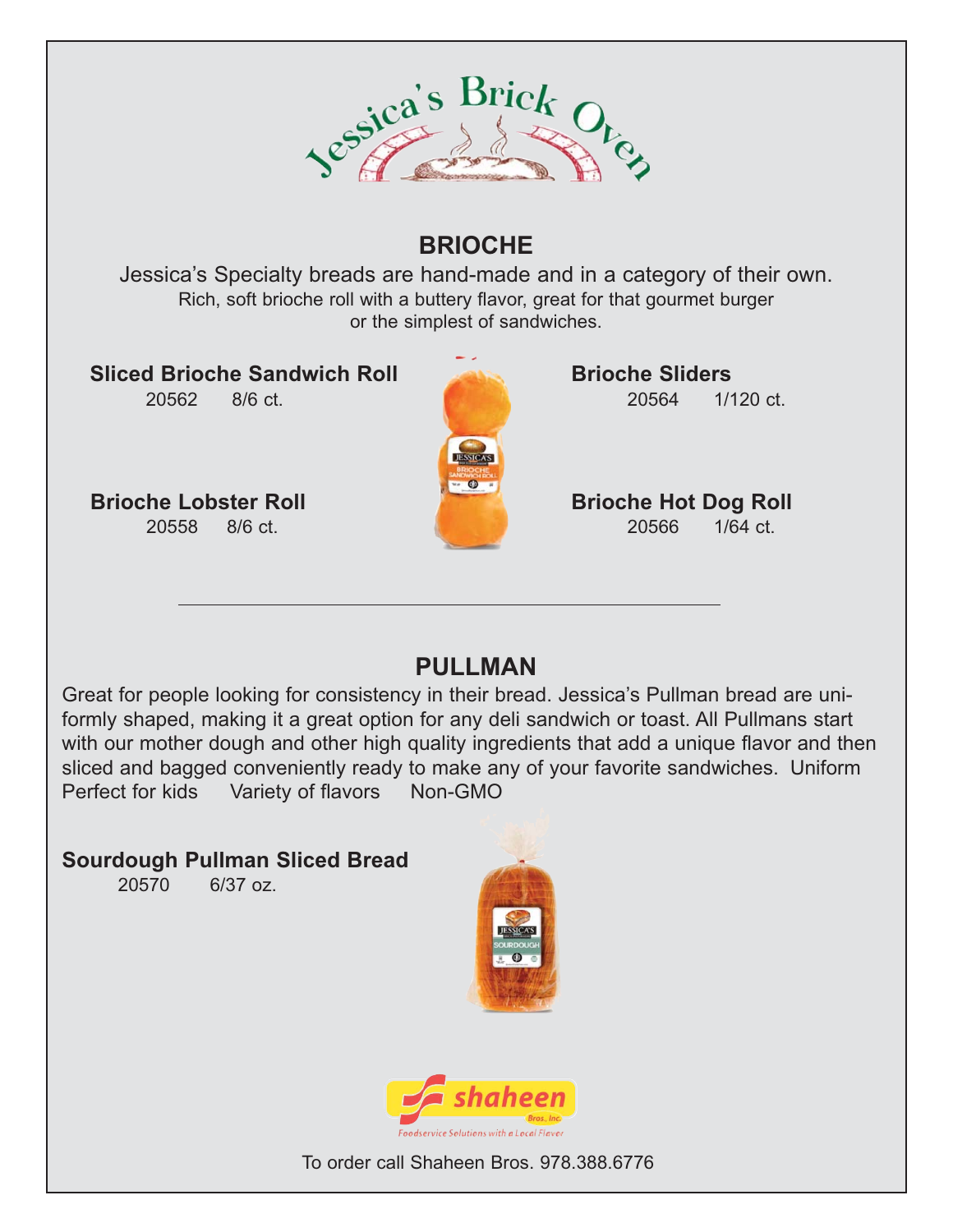



#### **6" Yellow Corn Tortilla for Frying**

72682 12/60 ct.

These thinner, lightweight tortillas are lower in moisture and made to fry to crispy perfection as salad bowls, chips and more.



#### **4.5" Heat Pressed Flour Tortilla**

72664 1/288 ct.

Soft pliability makes these tortillas perfect for rolling and folding into just about any shape with fillings limited only by your imagination.

## **Pre-Cut Unfried Tortilla Chips**

**Tri-Color Raw Chips Chips All Accords** White Raw Chips **White Raw Chips** 



Cut prep time with gluten free, Kosher certified pre-cut chips and strips made with Maseca® 100% whole grain corn flour fit for all of your favorite dishes.

**Pre-Fried Tortilla Chips**

38592 6/2 lb. 95020 6/2 lb.



Tri-Color Strips 95160 3/10 lb.

**Yellow Round Chips Tri-Color Triangle Chips** 

**White Triangle Chips Wellow Triangle Chips** 38596 6/2 lb. 38598 6/2 lb.

Cooked in vegetable oil, these Maseca® 100% whole grain corn flour chips are cholesterol-free and come ready to serve in rounds or triangles.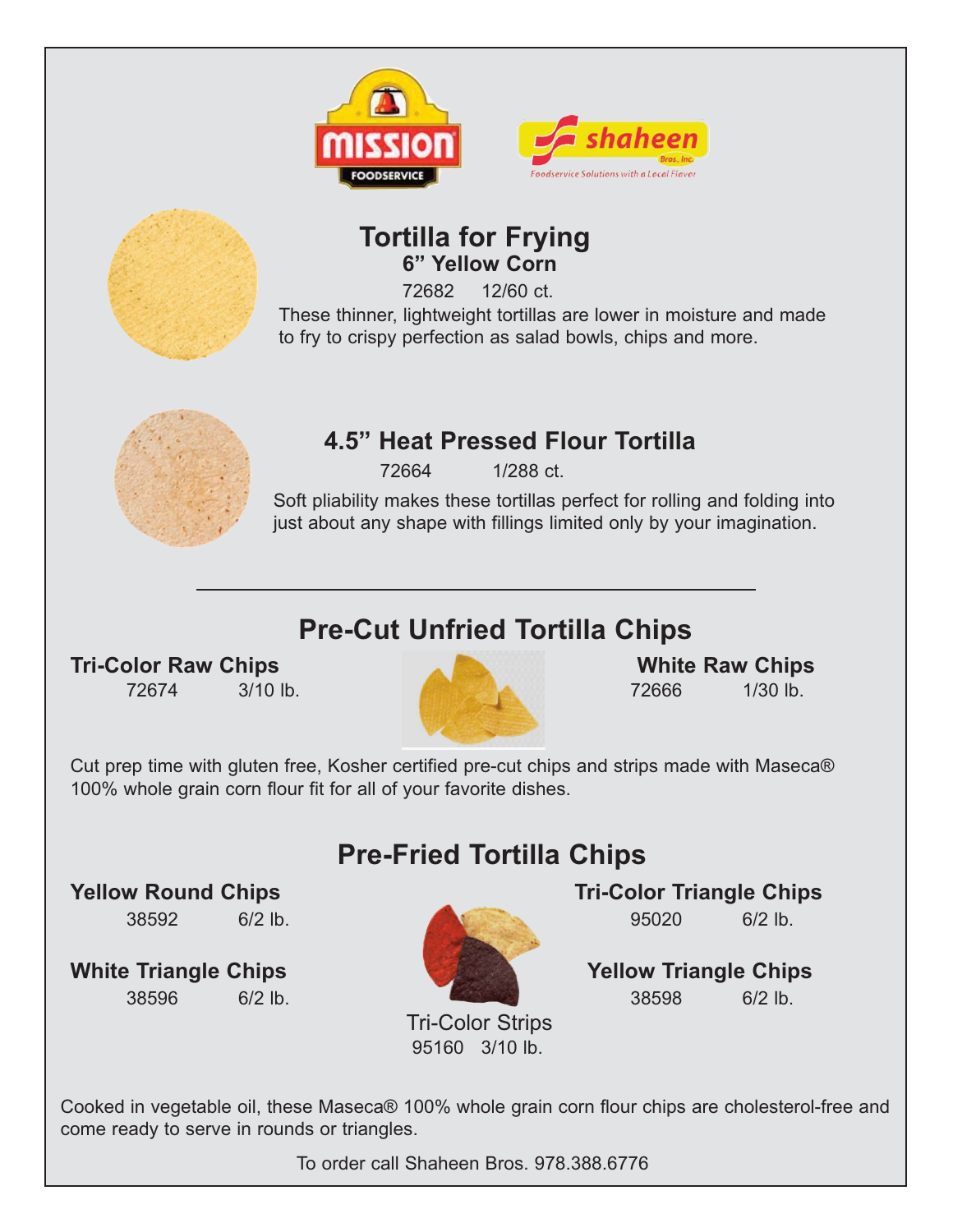



#### **THE OLÉ DIFFERENCE**

The Olé Mexican Foods brand was created to provide high-quality, authentic products to our consumers. All the products in the Olé Mexican Foods line have been carefully developed using traditional Mexican recipes passed down for generations and prepared using the best ingredients available.

## **Heat Pressed Flour Tortilla**

**6" Flour Tortilla** 10076 12/24 ct.

**8" Flour Tortilla** 10078 12/12 ct.

**10" Flour Tortilla** 10080 12/12 ct.

**12" Flour Tortilla** 10082 8/12 ct.



## **Yellow Corn Tortilla**

**6" Yellow Corn Tortilla** 10090 6/90 ct.





## **Yellow Corn Chips**

**4 Cut Yellow Tortilla Chips** 10092 Bulk

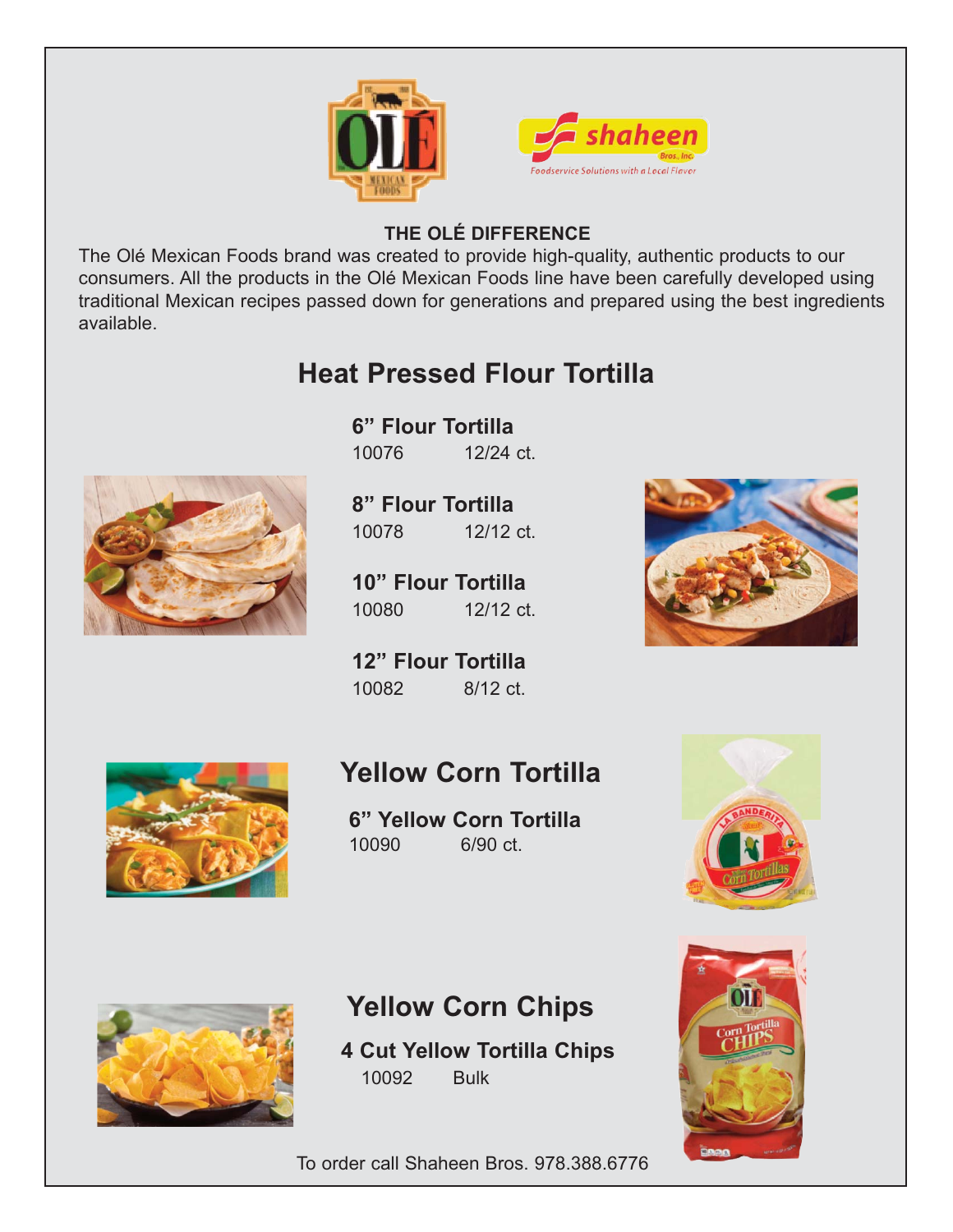





#### **9" Round Grilled Tortilla Wraps GF**

72720 6/12 ct.

#### **12" Round Grilled Tortilla Wraps GF**

72704 6/12 ct.

 A unique wheat-free and gluten-free wrap specifically developed to fit the needs of individuals who are looking for wheat and gluten free options.



#### **Fillo Dough**

93582 12/1 lb. Tissue thin and crispy: Bakes to a crunchy, deep golden finish.



#### **7" Pre-Oiled Gyro Bread**

 62490 12/10 ct. It is 'pre-oiled' for easier handling and requires a minimal amount of heating to become extremely flexible.





#### **6" White Corn Tortilla**

 10062 30/2 lb. Our crown jewel. The corn tortilla that has set the standard. Enjoy making tacos or scooping up your favorite meal with our corn tortillas.

#### **Yellow raw,Tortilla Chip**

 10066 1/35 lb. A thin corn tortilla pre-cut 4 ways.

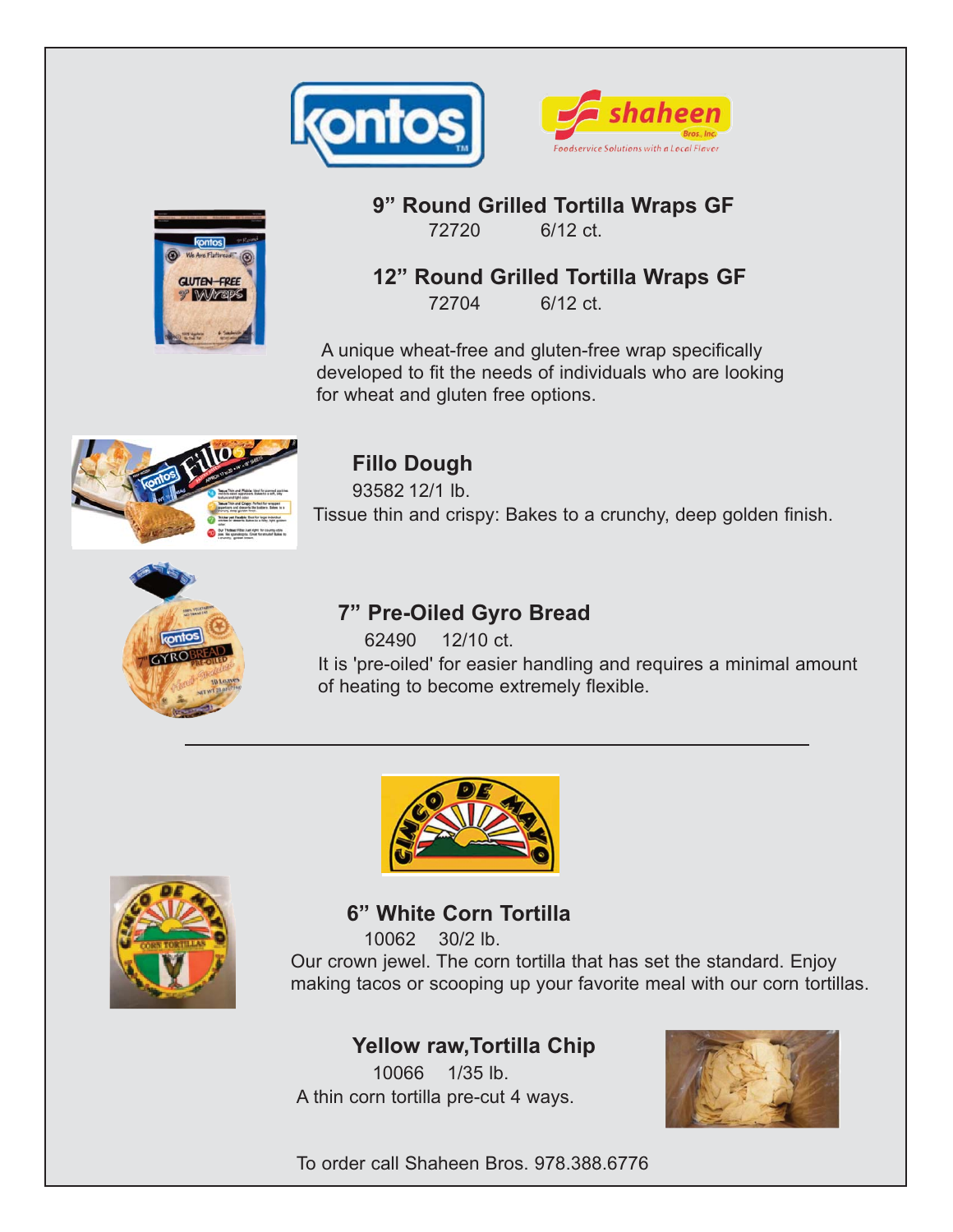



#### **Never sacrifice the quality of the product! Never sacrifice the quality of the product!**

MultiGrains Bakery is a true Artisan Bakery as we are small enough to make it a priority to train each worker to understand the whole process of making the bread and to make small enough batches for them to be managed start to finish, yet large enough to meet our customer's needs.

#### **Classic Roll**

62929 150/1.5 oz. Coming in a 1.5 oz size, the MultiGrains Bakery's Gourmet dinner rolls are the best dinner rolls/sliders on the market.



#### **Assorted Classic Rolls**

62933 150/1.5 oz. The paper-thin crusty crust and fluffy, airy and moist centers make these unique to the dinner roll market.



62968 16/16 oz. Crusty on the outside and light and chewy on the outside.



#### **Gourmet Mini Boule Bread**

63044 24/8 oz. Great for Soups, Chowders, Chilis or as a Table Bread.



#### **Mini Gourmet Boule Bread**

63044 24/8 oz.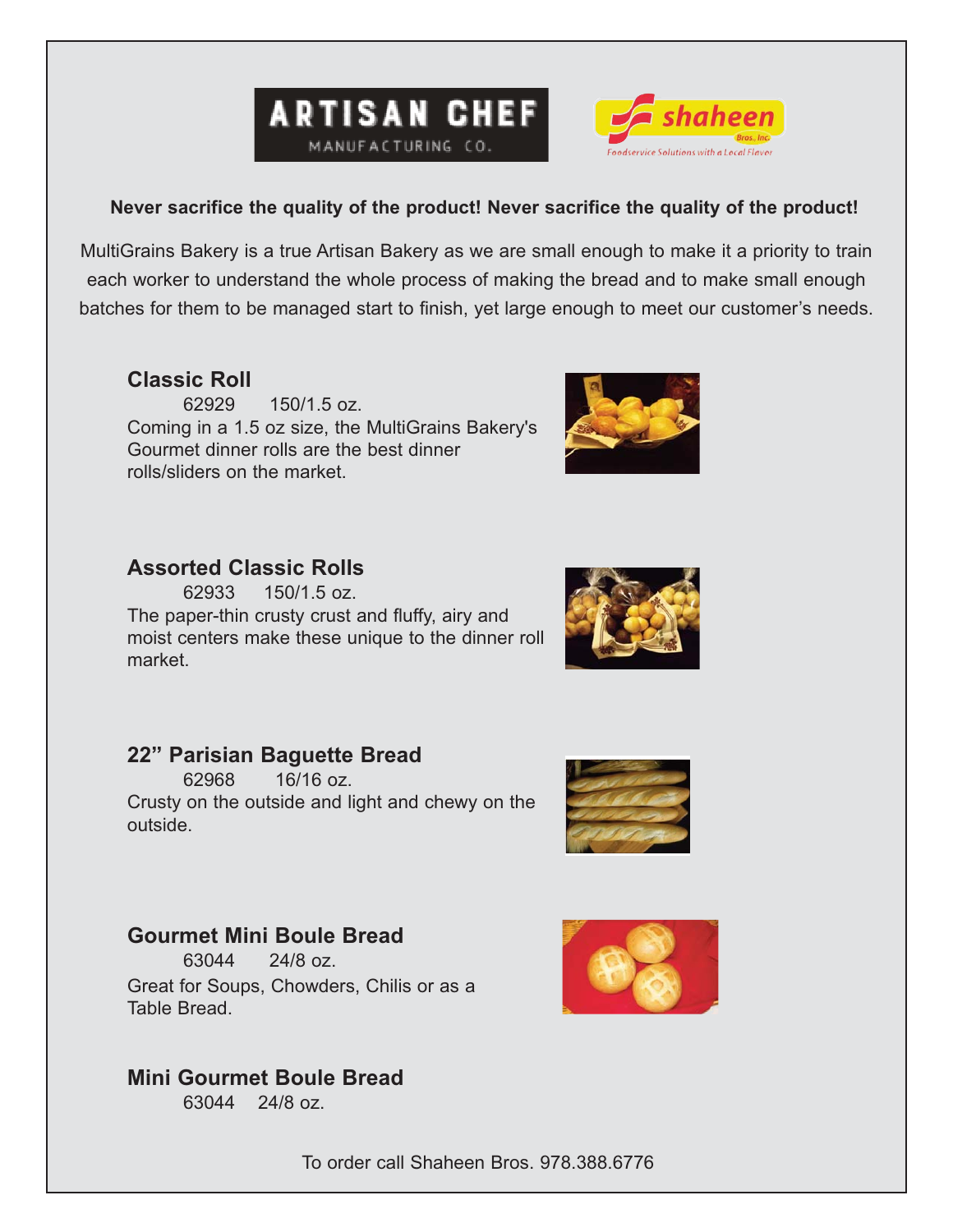#### **Hi Crown Sliced White Bread**

62486 8/38 oz.



Thick sliced White Bread loaf Premium Thaw & Serve Breads

#### **Hi Crown Wheatberry Bread**

62487 8/38 oz.



Thick sliced Wheatberry Bread loaf Premium Thaw & Serve Breads



**FOODSERVICE** 

#### **Oval Flatbread 12/5**

62986 48/4.8 oz. Light-to medium-baked rustic appearance with light toast marks on top and light brown grill marks on bottom.

#### **4" Whole Grain Mini Flatbread**

**GF Honey Multigrain Bread**  61467 8/14 oz.

62969 192/1 oz. A 1 ounce equivalent whole grain rich miniature flatbread, perfect for sliders!

Gluten-free multigrain bread made with real honey and whole grains.





## **Italian Pannini Bread**

#### 62984 6/35.27 oz.



Texture perfectly versatile for savory or sweet sandwiches.





**White Demi Loaf Dough** 63100 60/6 oz.

Proof & Bake. Small white bread loaf perfect for serving as a table bread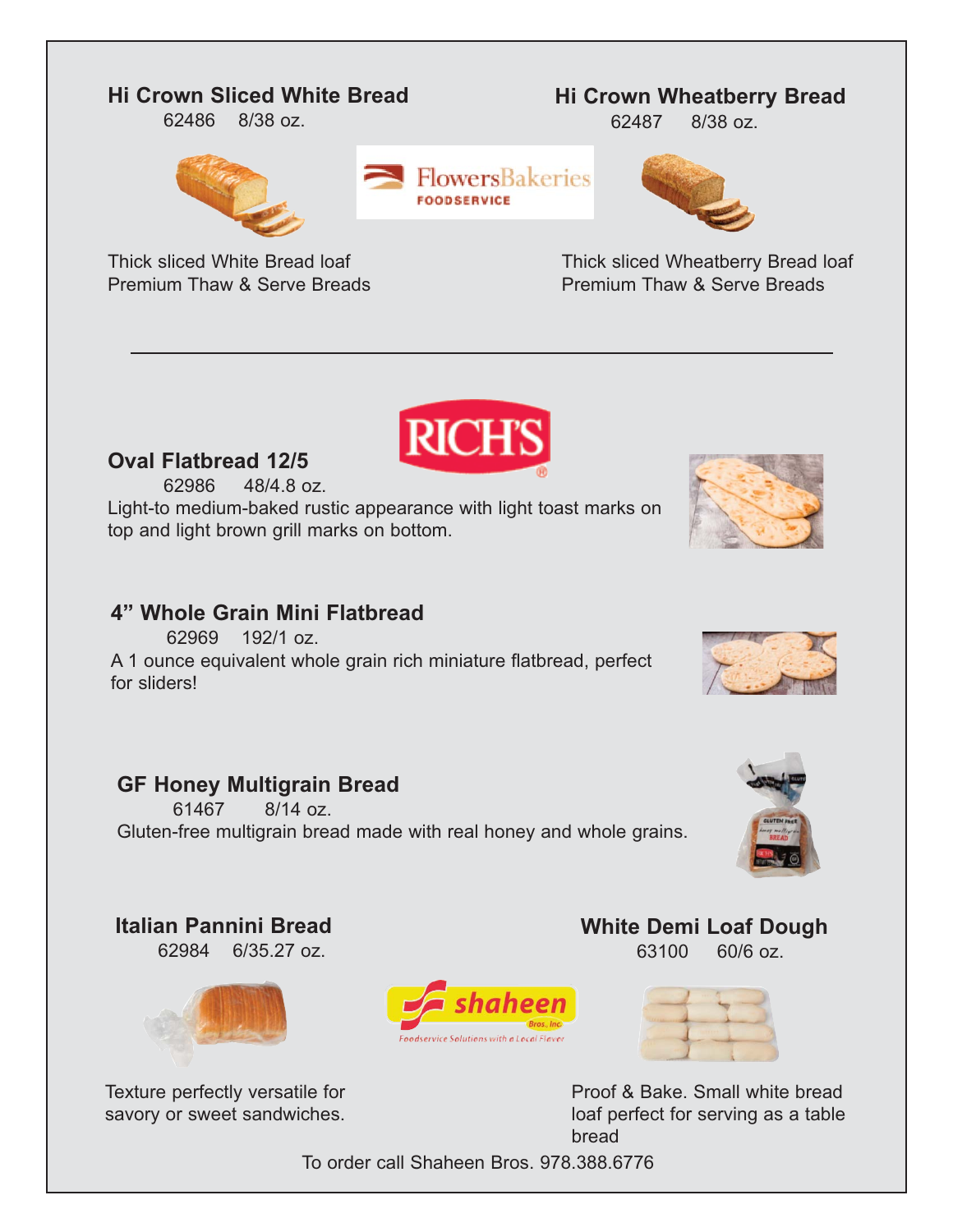#### **Gluten Free White Bread**

61464 6/24 oz. It's soft, scrumptious, full of taste, and free of gluten.





#### **Gluten Free Hamburger Rolls**

62942 24/3.2 oz. Individually wrapped, sliced, gluten free Hamburger Roll





#### **Telera Roll**

62978 96/3 oz. With a crisp crust and a golden interior, these breads encourage high quality ingredients and culinary creativity.

#### **Puff Pastry Dough Squares 5x5**

63180 1/15 lb. Pennant Eat Well Puff Pastry dough squares, ready to customize.

#### **Puff Pastry Dough Sheets 10x15**

63210 1/15 lb. Pennant Eat Well Puff Pastry dough sheets, ready to customize.



#### **Brown Bread Plain**

.....37560 12/16 oz.

Pair with B&M® Baked Beans for that great New England taste!





#### **Brown Bread w/ Raisins** 37590 12/16 oz.

Pair brown bread with raisins with B&M® Baked Beans for that great New England taste!







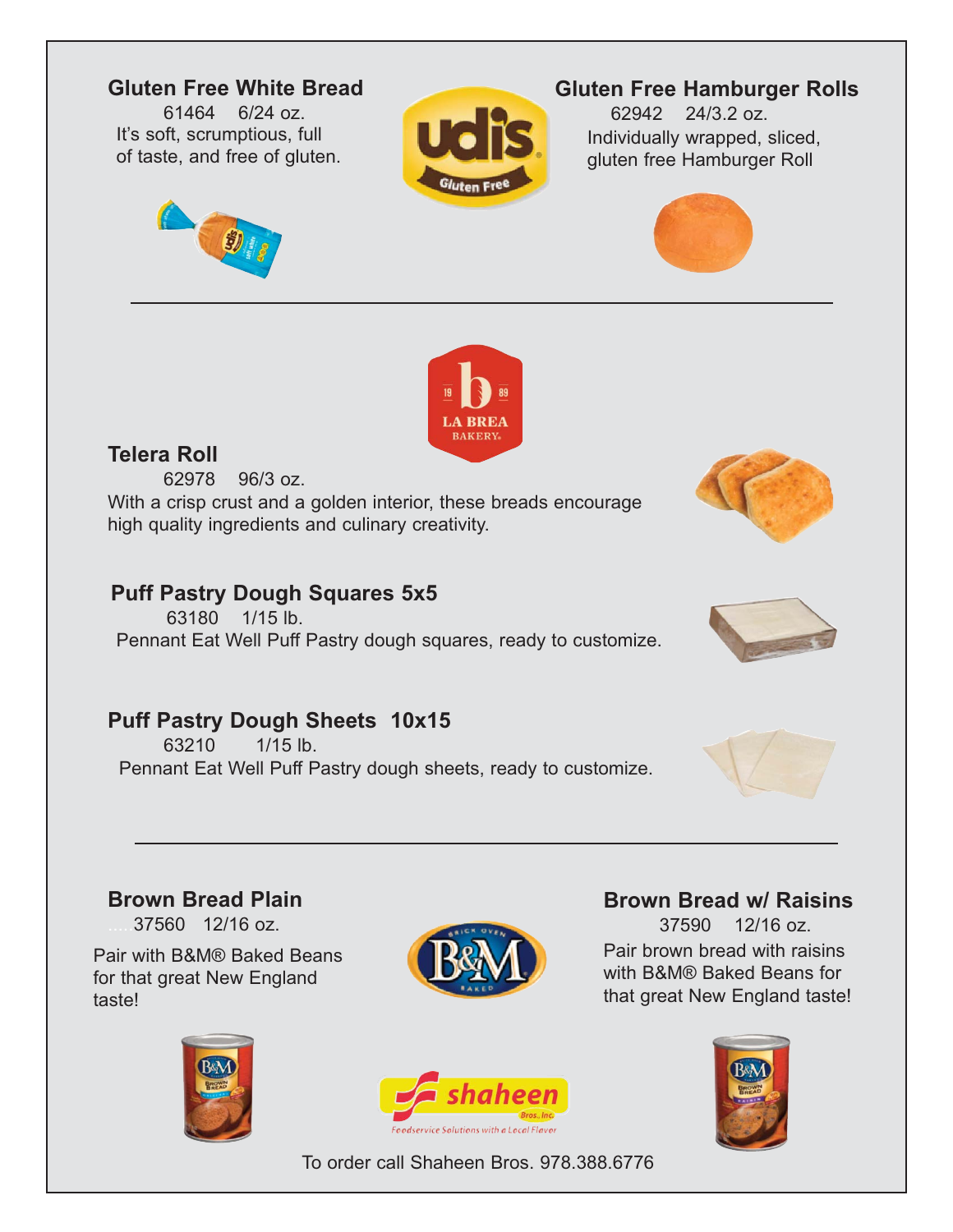



6" Wheat Pocket 62494 6/10 ct.

6" White Pocket 62492 6/10 ct.

## **Pita Pocket**

8" Wheat Pocket 62498 6/4 ct.

8" White Pocket 62496 6/4 ct.

Our 8-inch diameter Large Pita Pocket Bread is the largest bread we make, and it's big enough to share!

## $6"$  Flour  $10"$  Flour 10" Flour

6" Wheat 10" W/G Flour

8" Flour 12" Flour 12" Flour

**Flour Tortillas**

 8" Wheat 72688 12/12 ct.

## 72684 12/12 ct. 72690 12/12 ct.

72702 12/12 ct. 72691 12/12 ct.

72686 12/12 ct. 72698 6/12 ct.

12" Wheat ... **12"** Pesto

12" Jalapeno & Cheddar .. .12" Spinach

12" Roasted Red Pepper . ..12" Tomato 72710 6/12 ct. 72712 6/12 ct.

## 72716 12/12 ct. 72700 6/12 ct.

**Flavored Wraps**

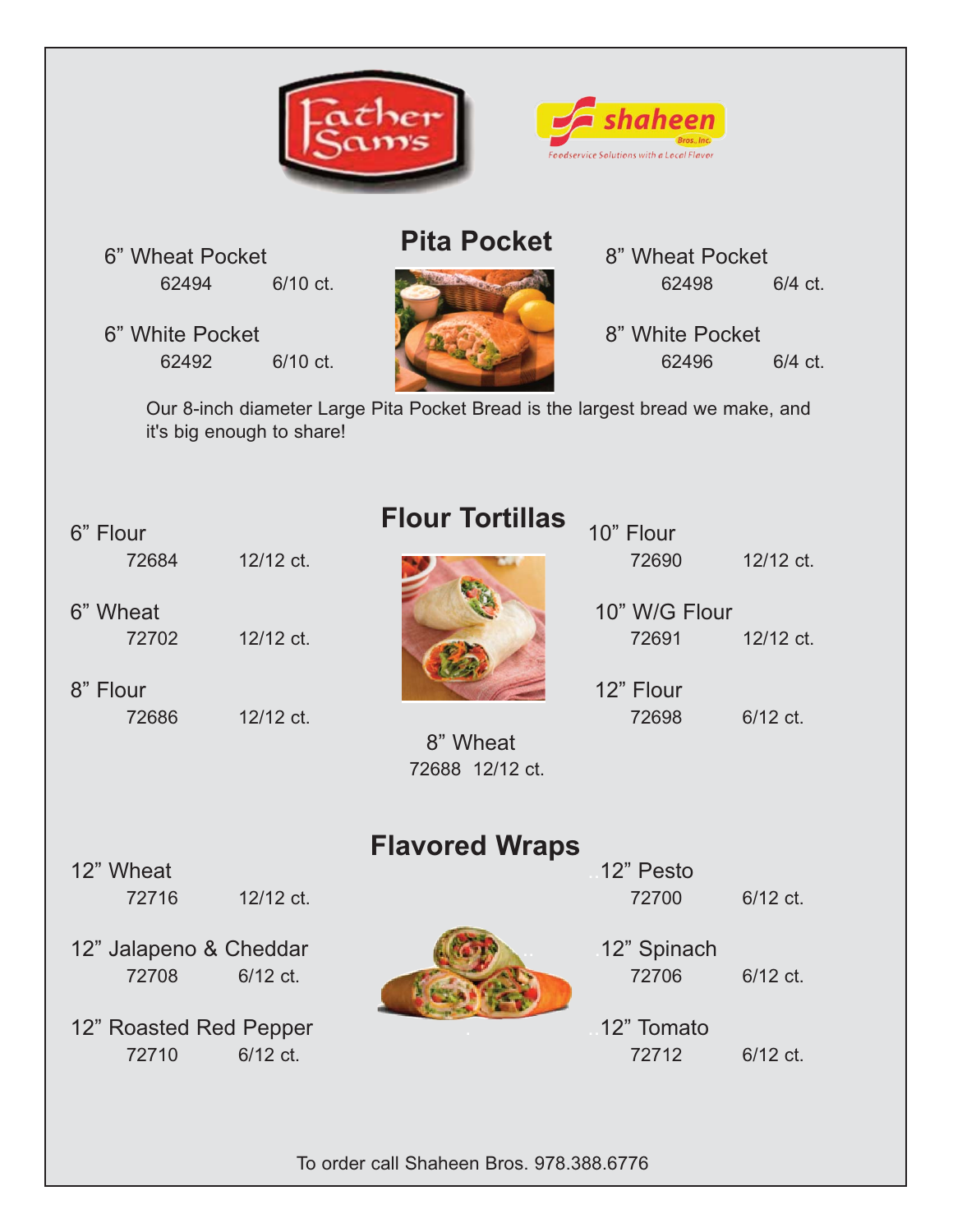

## **Assorted Tortillas/Wraps**

Add delicious, exciting flavors to your menu with this Father Sam's 12" tortilla variety pack! With their large, 12" diameter and superior pliability due to the extra moisture they contain, these wraps are optimal for rolling and folding without breaking, allowing you to pile on the ingredients to your signature dishes.

*Assortment includes the following:*

Whole Wheat, Multigrain, Sun-Dried Tomato, Jalapeno Cheddar, Spinach and Pesto Herb. 72718 6/12 ct.